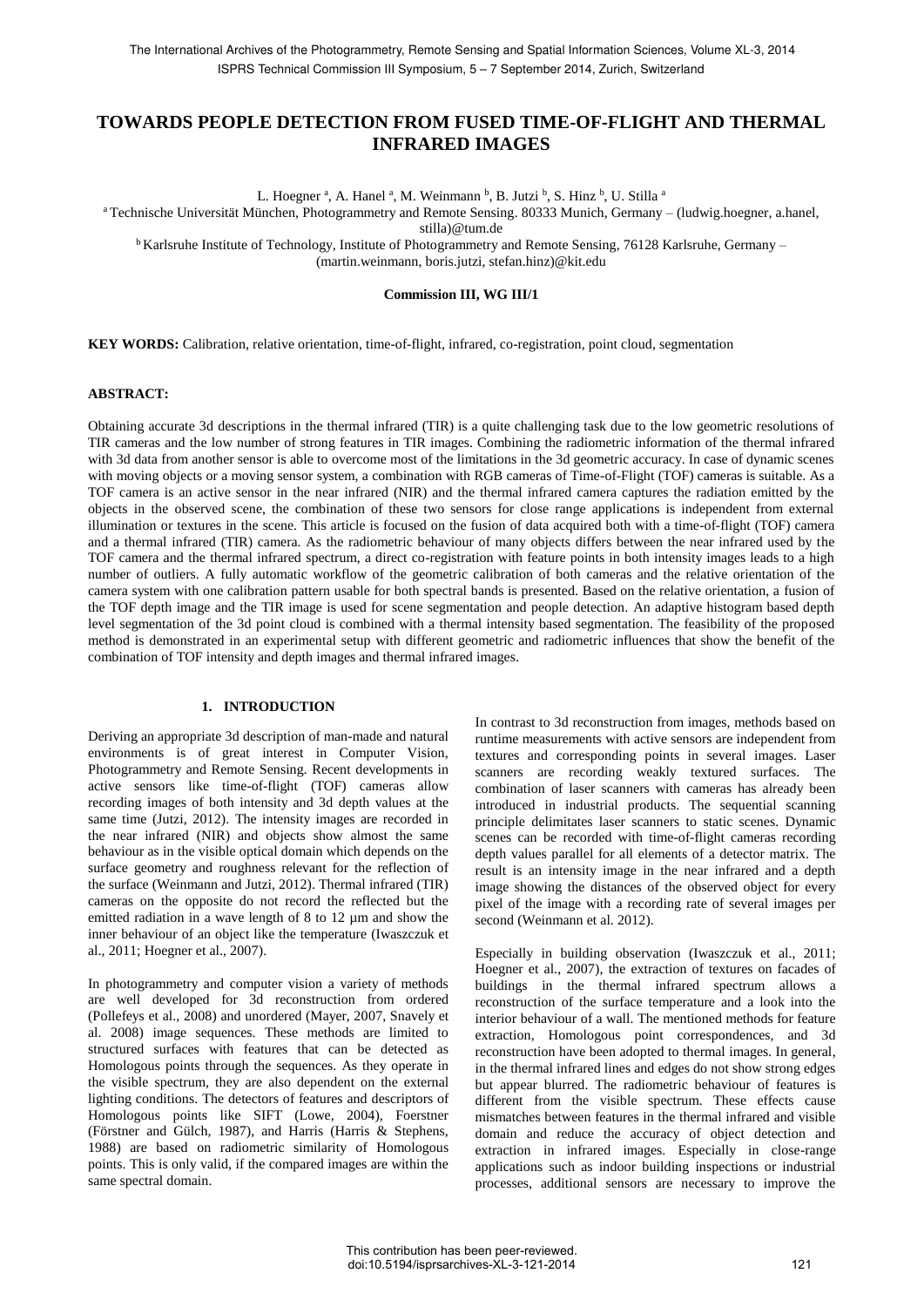accuracy of infrared images. A coregistration of images from the visible and thermal infrared domain based on segmentation has be introduced by Coiras et al. (2000). Park et al. (2008) combine different spectral bands using so called transinformation. For almost planar scenes, the coregistration can be done using a homography (Weinmann et al., 2012). Coregistration for TOF cameras and RGB images is done calculating the relative orientation in a bundle adjustment with Homologous points (Hastedt and Luhmann, 2012) due to the fact, that the radiometric behaviour in near infrared and visible light is almost the same. Wang et al. (2012) investigate foreground background separation from combining TOF depth values and RGB values, both recorded by one camera system. Due to the RGB camera, they learn a likelihood classification for foreground and background colors. In case of a thermal camera, the temperature of a person is known and so a fixed threshold can be used instead. In contrast to Wang et al (2012), a more complex geometric calibration has to be done for TOF and TIR cameras as to different optics are used an so a relative orientation has to be calculated. So far, a coregistration of thermal images and images in the near infrared or visible spectrum is mainly done with tie points only which have been marked manually.

In this paper, a method is introduced to coregister TOF and TIR images and use the fused information for segmentation and people detection. In previous works, both camera systems have been calibrated separately and the relative orientation has been calculated from feature points, where a homography (Weinmann et al., 2012) or an essential matrix is used to describe the relative orientation (Hoegner et al., 2013). This leads to errors caused by different descriptions of the geometric calibration parameters. Projection errors in the bundle adjustment can then only be assigned to the observed feature points and the relative orientation where the errors in the geometric calibration are neglected. In the proposed method, the geometric calibration of both cameras is done with the same calibration method together with the relative orientation (chapter 2.1). This introduces the parameters of the geometric calibration in the bundle adjustment of the relative orientation and increases the accuracy of the coregistration. In a second step, a strategy is presented to detect single persons in the fused image information based on depth layers and hot spot detection.

## **2. METHODOLOGY**

The proposed method fuses different image data types. It uses intensity and depth images captured by a time-o-flight (TOF) camera and images acquired by a thermal infrared (TIR) camera. The method is applicable for different configurations of the relative orientation of the two camera systems. Where in general a small baseline between the two cameras is optimal for coregistration, this method is also usable with longer baselines. The longer the baseline is chosen, the bigger the disparity of the visibility of 3d scenes for the cameras which causes different occlusions. It is assumed that the relative orientation is stable and constant after the system calibration. The proposed methods is grouped into two blocks. Chapter 2.1 focusses on the geometric calibration and relative orientation of the cameras. This step has to done once for the system. Chapter 2.2 deals with the object detection from fused image data for a given relative orientation provided in chapter 2.1.

#### **2.1 Geometric camera calibration and relative orientation**

It is assumed that the intensities of the NIR image of the TOF camera and the intensities of the TIR image of the TIR camera are both recorded with 16 bit. The intensity information captured with the range imaging device is adapted by applying a histogram normalization which adapts the intensity information I to the interval [0; 255] (Weinmann and Jutzi, 2012).Figure 1 shows an example of the raw data of both cameras for an indoor scene with persons. Both cameras show geometric radial distortions to be corrected in the calibration. Different elements of the scene show a different radiometric behaviour in both intensity images. Whereas books in the NIR image show different brightness, they have almost the same temperature in the TIR image. On the other hand, the door has more or less homogeneous regions in the NIR image but shows different intensities in the TIR image from warming up. Persons appear to be warmer in general than the static scene.



Figure 1. Visualization of the data captured with a TOF and a TIR camera: Normalized active intensity (NIR), range data and thermal intensity (TIR) (from left to right). The range increases from red pixels via yellow and green pixels to blue pixels. The thermal intensity is coded in RGB with intensity increasing from blue via green and red to white.

The geometric calibration is done using a 2d calibration table (Hartley and Zisserman, 2004) with point features (Fig. 2). The distance of the points in x and y is given with 6 cm. The white surface of the table and the black skews of the big points are clearly visible in the near infrared due to different reflection coefficients. In the thermal infrared the skews warm up and cool down slower than the white table itself. This leads to a different radiation of both materials in the thermal infrared intensity.

| 膦                                                                             |            |  |  |  |  |
|-------------------------------------------------------------------------------|------------|--|--|--|--|
| $-0.190$<br><b>STORIES</b>                                                    |            |  |  |  |  |
| $\cdots$                                                                      |            |  |  |  |  |
| .<br>-<br><b>COLOR</b>                                                        |            |  |  |  |  |
| <b>BARBARA</b><br><b><i>PERSONAL PROPERTY AND INCOME.</i></b><br><b>STATE</b> |            |  |  |  |  |
|                                                                               | $\sim$     |  |  |  |  |
|                                                                               | <b>CAT</b> |  |  |  |  |
|                                                                               |            |  |  |  |  |
|                                                                               |            |  |  |  |  |

Figure 2. Calibration table with raster on the white surface. From left to right: RGB image of the calibration table, NIR image, TIR image. The big black points are painted screws with a raster size of 6 cm. The points are visible both in the NIR and TIR image.

The calibration marks are automatically extracted using a dynamic threshold that compensates grey value differences in the background and on the calibration table. An additional morphological closing is used to reduce the noise in the resulting binary image. Using the detected binary blobs as candidates for calibration marks, a blob detector is used on the grey value images. As parameters a minimum grey value difference and a minimum and maximum blob distance are used. The minimum grey value distance is calculated from the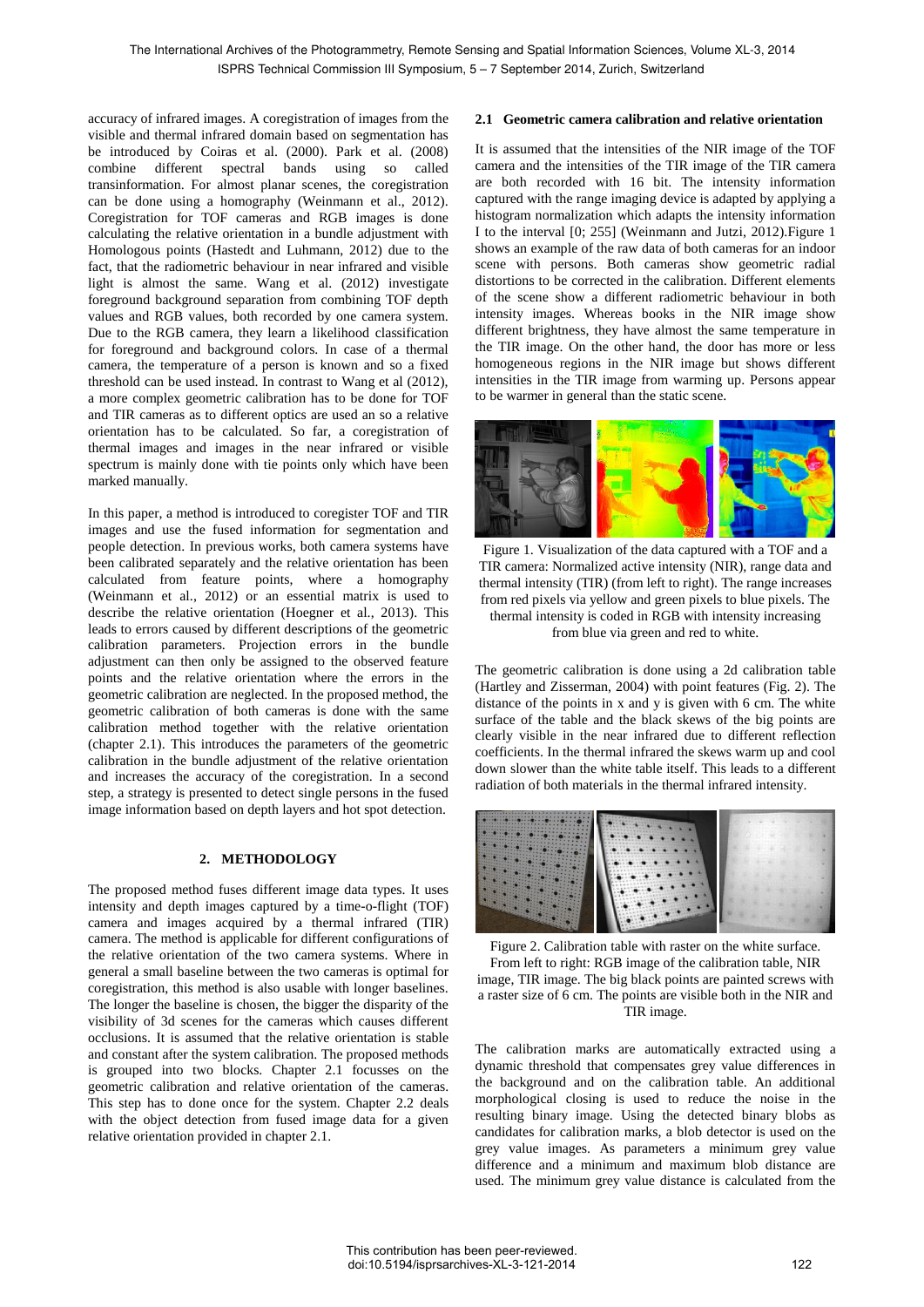histogram of the intensity images. The minimum and maximum distance are derived from the known distance of 6 cm of the calibration marks, the image resolution and the assumption, that the calibration table should cover most of the images used for the calibration. The center points of the blobs in both intensity images are used as calibration marks in a bundle block calibration. For the geometric calibration, the parameter set proposed in Weinmann and Jutzi (2012) is used with focal length, principal point, and three radial distortion parameters.

It is assumed, that both cameras are mounted fixed on a sensor platform and both see the calibration table in all calibration images. Then, the extracted calibration marks in both intensity images are Homologous points and taken for the relative orientation. The geometric calibration than is extended to the unknown parameters of the relative orientation where the projection center of the TOF camera is the origin of the coordinate system and the TIR camera is oriented relative to the TOF camera. The interior orientations and distortion parameters of both cameras are then estimated together with the five parameters of the relative orientation (y, z, ω, φ, κ).

#### **2.2 Image fusion and people detection**

The relative orientation is calculated using the calibration marks of the two intensity images of the TOF camera and the TIR camera. The TOF camera contains also a depth image which assigns a depth value to every pixel of the TOF camera. The depth values are transferred to 3d point coordinates in the

coordinate system of the TOF camera using  
\n
$$
z = I(r, c); x = z / f_x \cdot (c - c_x); y = z / f_y \cdot (r - c_y)
$$
\n(1)

where  $c_x$ ,  $c_y$  = principal point of TOF camera  $r, c = image coordinates$  $I(r, c) =$  depth value of pixel  $(r, c)$ f*x, f<sup>y</sup>* coordinates of projection center  $x, y, z =$ object coordinates

Given the relative orientation of the TIR camera and the 3d coordinates of the points derived from the TOF depth image, the 3d points are projected into the image plane of the TIR camera using

$$
X_{3D,IR} = \left[ \left. R_{rel} \right| T_{rel} \right| X_{3D,TOF} \right] \tag{2}
$$

where  $X_{3D,IR} = 3d$  points in TIR coordinate system X*3D,TOF* = 3d points in TOF coordinate system R*rel, Trel* = Relative rotation and translation of TIR camera from relative orientation estimation

In the image plane of the TIR camera, thermal intensity values for the projected 3d points are bilinear interpolated and assigned to the 3d depth values of the TOF camera.

Two main effects influence the quality of the 3d point generation and coregistration. The quality of the depth estimation decreases with lower intensities of the reflected NIR light. A global threshold on the intensity image of the TOF camera is used to mask out depth values in the corresponding depth image. Pixels with low reflected intensity are marked as unreliable in the depth image and removed.

The second effect is caused from a stereo base between the two cameras. Different occlusion and visibility on the projection ray cause wrong intensity value assignments. Two 3d points that are visible in the TOF camera may be on the same projection ray in the TIR camera and are assigned the same thermal intensity value. This effect could lead to doubled intensity values or blurred objects. As a solution, the visibility of the 3d points for the TIR cameras has to be checked. This is done by projecting the depth image of the TOF camera into the TIR camera. For every mapped pixel of the depth image the corresponding 3d point is known. The distance image is segmented using histogram based thresholds into discrete depth layers based on a peakiness test. Using the assumption that a person is in the foreground, background points can be marked out and the projection is done only for foreground points.

In the segmented foreground there are still 3d points that do not belong to a person. It is assumed that persons are warm compared to other objects and cover a minimum part of the image. Performing a segmentation on the thermal intensity values, cool areas in the foreground are removed. Small warm objects in the foreground like i.e. lamps are removed using the minimum size of a person condition. The segmentation result contains in the local TOF coordinate systems all 3d point sets with a temperature and size typical for persons. This procedure would also include other warm, big foreground objects like animals or big technical devices like computers. Taking into account the possibility to record an image sequence with both camera systems, still objects are removed if there shapes does not change over a defined time span. A distinction of other objects like human vs. animal is not made in this work.

#### **3. EXPERIMENTS**

### **3.1 Experimental setup**

The experimental setup consists of a PMD[vision] CamCube 2.0 recording both active and passive NIR intensity and depth values for every pixel. These images have a size of  $204 \times 204$ pixels which corresponds to a field of view of  $40^{\circ} \times 40^{\circ}$  and hence, the device provides measurements with an angular resolution of approximately 0.2°. The frequency is up to 25 frames per second. Due to the chosen modulation frequency, the non-ambiguity range (unique range) is less than 10 m. The used infrared camera is a bolometer-based VarioCAM hr from InfraTec. Its sensor records in the wavelength interval from

7.5 - 14 µm with a radiometric resolution of 0.05 K. The image of the captured thermal information has a size of  $384 \times 288$ pixels and, considering an angular resolution of approximately 0.16 $\degree$  this corresponds to a field of view of approximately 61 $\degree$  × 46°. The frame rate is 25 frames per second. The cameras are mounted into a camera rack as shown in figure 3. The used TIR camera is mounted on the top of the rack. Two TOF cameras are mounted on the left and right side. In the experiments only the right TOF camera is used. The mounted RGB camera is also unused for the experiments.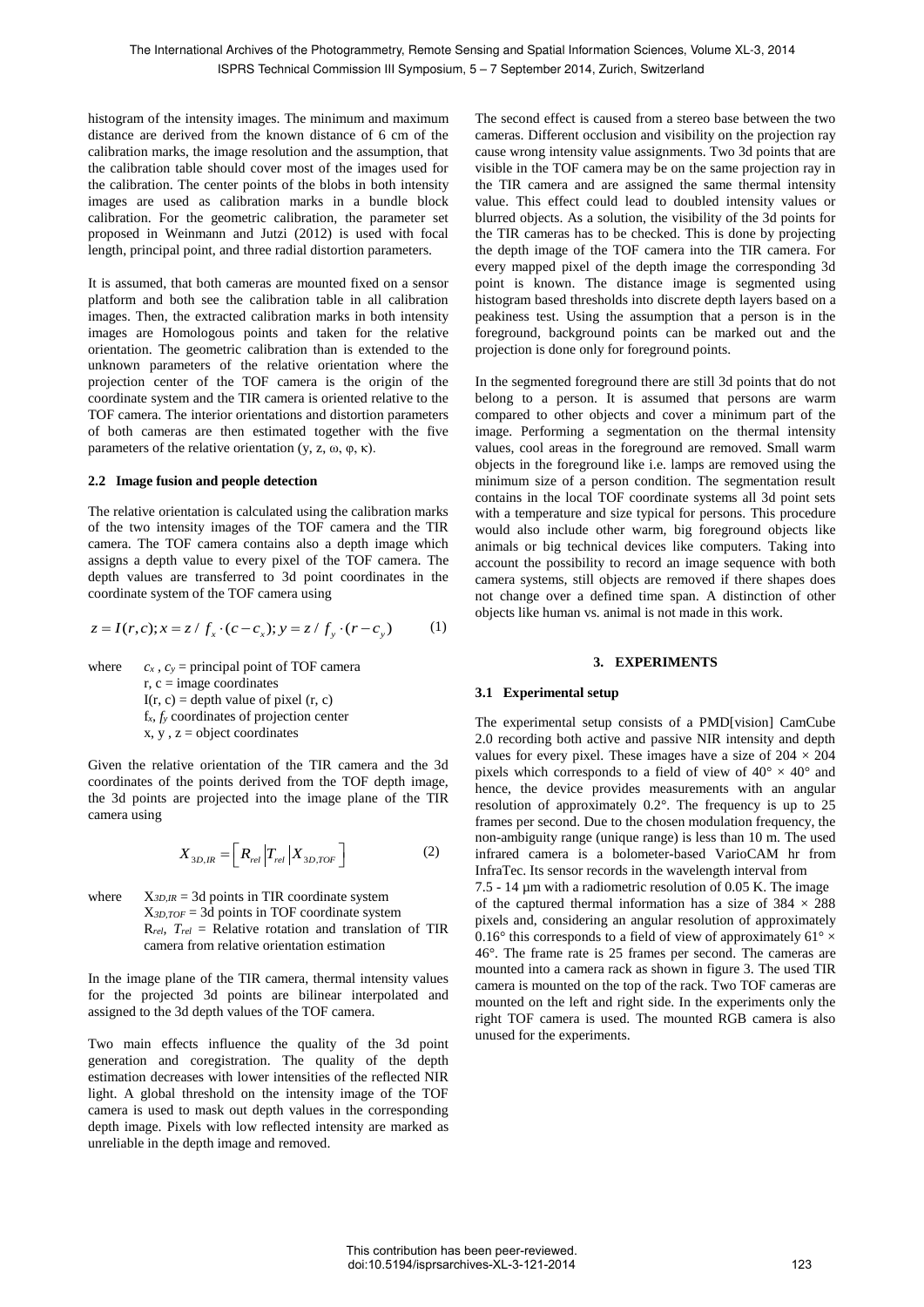

Figure 3. Camera rack with two TOF cameras (left and right), a RGB camera (lower center) and a thermal infrared camera (upper center). The thermal camera Infratec VarioCAM hr and the right TOF camera PMD[vision] CamCube 2.0 are used for the experiments.

In addition to the calibration table shown in figure 2 an indoor scene is recorded with a person the foreground partially covered by an object and with a background with complex distance and lighting conditions.

### **3.2 Camera system calibration**

Using the calibration table for both cameras, the calibration are extracted from the images using the dynamic threshold. Figure 4 shows the result of the dynamic threshold segmentation on an intensity image of the TIR camera. Marks and border are extracted the marks are almost ellipsoid.



Figure 4. Segmented image of the calibration table generated from a TIR image. Calibration marks and border are clearly visible.

In figure 5 the resulting calibration marks seen by the TIR camera (white) are projected onto the extracted calibration marks of the TOF camera (black). Using the center of gravity of all marks in both images, the parameters of the geometric calibration and the relative orientation are estimated.

As initial values of the bundle adjustment the distance of the marks is set to 6 cm. The camera parameters are taken from the data sheets. The initial measured values of the relative orientation are given in table 1. The resulting camera parameters after the adjustment are measure with a RMS of 0.374 pixel for the TIR camera and 0.286 pixel for the TOF camera. The relative orientation results in a RMS of 0.365 pixel.



Figure 5. Segmented calibration marks of the TIR camera (white) projected onto the segmented calibration marks of the TOF camera (black). Background: the estimated plane of the calibration table.

The values of the estimated parameters of the relative orientation are given in table 1. The TOF camera shows a slightly better accuracy because of a better contrast that allows a more accurate mark extraction despite the lower sensor resolution. The TIR camera has a lower accuracy caused by the low contrast for some marks.

| Parameter | initial          | adjusted         |
|-----------|------------------|------------------|
| Лx        | 25cm             | 24.2cm           |
| Δv        | $-13cm$          | $-10.6cm$        |
| Λz.       | $-0.5$ cm        | $-0.4$ cm        |
| $\omega$  | $\Omega^{\circ}$ | Ω°               |
| $\omega$  | $20^{\circ}$     | $19.1^{\circ}$ . |
| ĸ         | Ω°               |                  |
|           |                  |                  |

| Table 1. Values of the relative orientation initially and after |
|-----------------------------------------------------------------|
| adjustment                                                      |

## **3.3 Image fusion and people detection**

After calibrating the camera system, the scene shown in figure 6 is to be processed. The intensity image of the NIR of the TOF camera (left) shows a person with almost the same NIR intensity as the suitcase the person is holding. In the background there is a table in the right and a wall in the back. Behind the person is an open door. In the depth image (right) the suitcase and the person are hard to distinguish. In the area of the open door, depth noise is visible. This noise is caused by the low reflection intensities in these areas. Additional depth noise appears on object boundaries where a part of the pixel area covers the foreground object reflection and the other part the background reflection.



Figure 6. NIR intensity (left) and depth image (right) of the TOF camera. Depth values are similar for person and suitcase and noisy depth values can be seen around the person.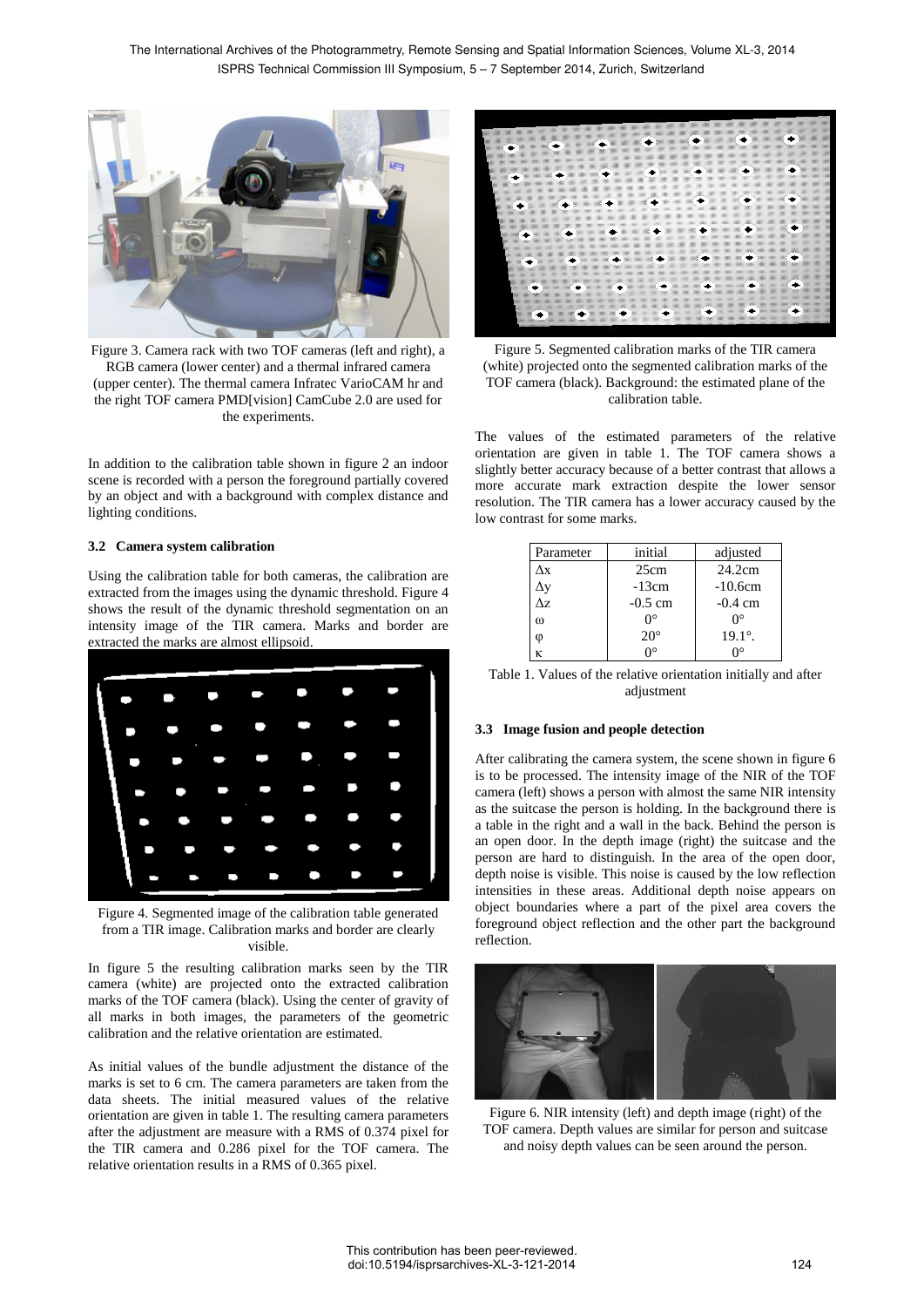The big errors in the depth estimation can be seen in figure 7. The red ellipses mark 3d points with wrong depth values caused by low reflection intensities.



Figure 7. 3d points from depth image with NIR intensity. The red ellipses show areas with wrong depth estimation caused by low reflection intensities (upper case) or depth jumps (lower case).

Applying a global threshold on the NIR intensities, depth values with low corresponding intensities are removed (Fig. 8). The depth image now shows homogeneous areas and much less noise.



Figure 8. Denoised depth image with noisy pixels marked out.

Applying the peakiness test, the depth image is segmented into discrete depth layers (Fig. 9). The histogram shows the depth value distribution in blue and the thresholds in red. In the resulting discrete depth layer image (Fig. 9 right) the person is totally covered in one depth layer. The same layer is also assigned to a part of the table on the right side.

In the next step, the information of the TIR camera is included. Because of the baseline between both cameras, the intensity values of the TIR camera are mapped twice on different 3d points of the TOF camera (Fig. 10 left). The suitcase can be seen with different temperatures in front of the person. All 3d points that are marked as background are now removed. For the remaining points, a threshold on the thermal infrared intensity is performed. The resulting point cloud (Fig. 10 right) contains the 3d points that are marked as person. A few remaining wrong points have stayed between the legs of the person caused by the different perspective of both cameras, but the suitcase is removed as well as the background scene.



Figure 9. Left: histogram of the depth values of Fig. 8 (blue) with calculated thresholds (red). Right: Fig. 8 transferred to discrete depth layers.



Figure 10. Left: 3d points seen by the TOF camera with TIR intensities. Right: Person detection result with background and suitcase removed automatically.

### **4. DISCUSSION AND OUTLOOK**

Compared to former work, the used calibration method increases the quality of the coregistration. The inclusion of geometric calibration and relative orientation optimizes the estimated parameters for the best fit of the relative orientation. Errors are mainly caused by two aspects: noise in the depth image is reduced by the removal of pixels with small reflection intensity. Depth jumps at foreground objects still generate a number of wrong 3d points. The second source for errors is a wrong intensity value interpolation caused by different visibilities and occlusion of the two cameras. These errors are directly related to the choses stereo baseline. For small baselines, the visibilities and occlusion are more similar und the projection errors get smaller.

Figure 11 shows the final result of the person detection which compared to figure 7 only contains 3d points that are segmented as part of the person. The visible part of the person is correctly segmented. The suitcase, the table, and the background is removed. On the outline of the shape of the person, a few border points remain as depth noise.

The chosen discrete depth layers to identify possible 3d points of a person is linked to a couple of assumptions: a person must be isolated from other persons. A person is in the foreground with respect to the scene, and a person is a big object. In his paper, a person is seen as a homogeneous bright, warm object.

Future work will focus on the segmentation of 3d geometric primitives taking into account the depth information as well as intensity information from the near infrared TOF camera and the thermal infrared camera. The 3d points could be grouped and fitted in geometric primitives.